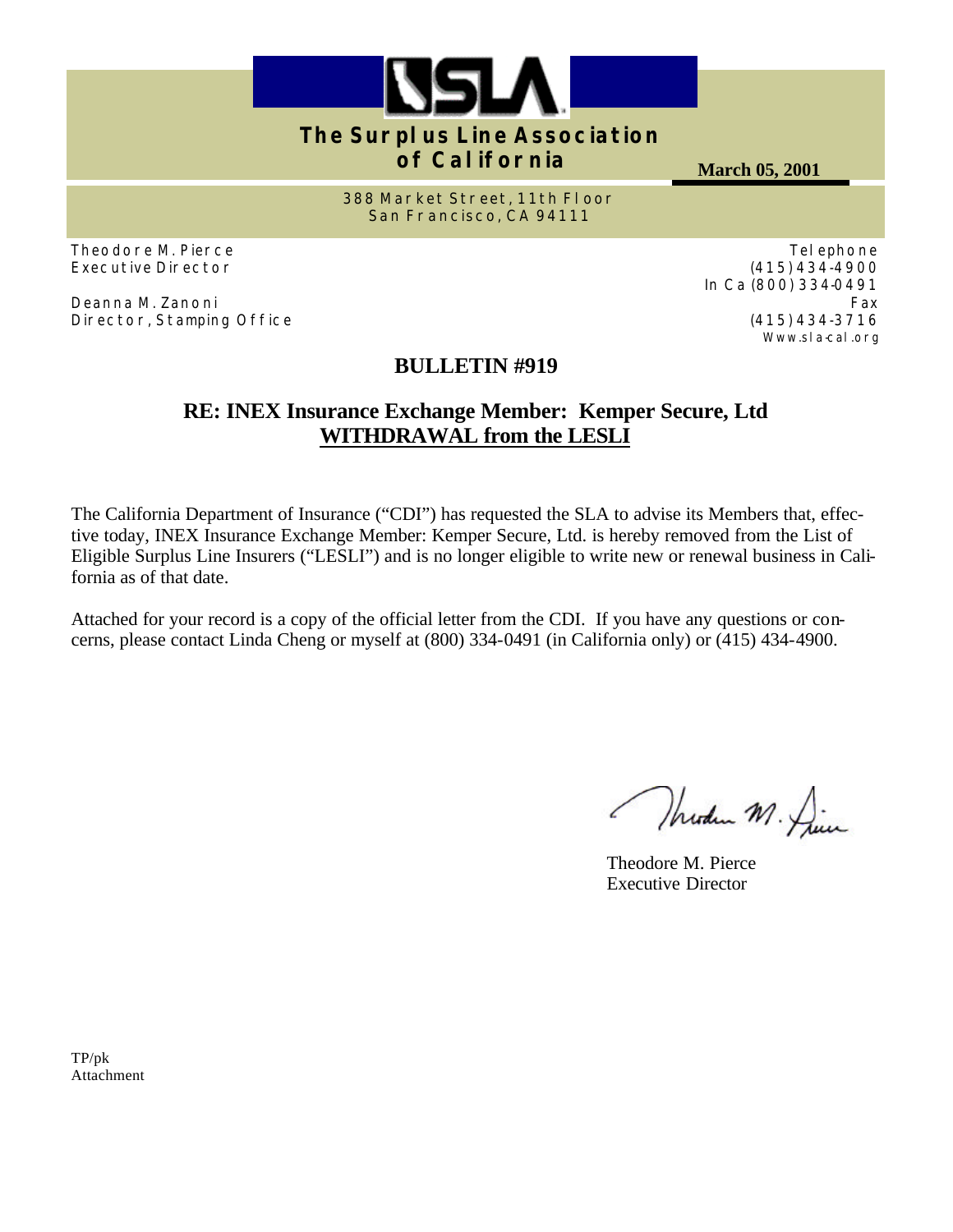# **Attachment**

Below is a recreated copy of the original letter from the California Department of Insurance ("CDI"). Page 3 contains an actual copy of the letter from Carol F. Frair.

**DEPARTMENT OF INSURANCE** Carol F. Frair 45 Fremont Street, 21st Floor San Francisco, CA 94105

March 05, 2001

Ms. Linda Cheng The Surplus Line Association of California 388 Market Street, 11th Floor San Francisco, CA 94111

### **RE: Kemper Secure, Ltd. Withdrawal from LESLI List**

Dear Ms. Cheng:

Pursuant to California Insurance Code Section 1765.1 (f), Kemper Secure, Ltd. Is hereby removed form the list of eligible surplus line insurers as of today. This order is based upon Kemper Secure, Ltd. Merging into Kemper Environmental, Ltd.. Please so inform your members.

Cordially,

CAROL F. FRAIR Senior Staff Counsel (415) 538-4408

cc: Dennis Ward

### STATE OF CALIFORNIA **Harry Low, Insurance Commissioner**